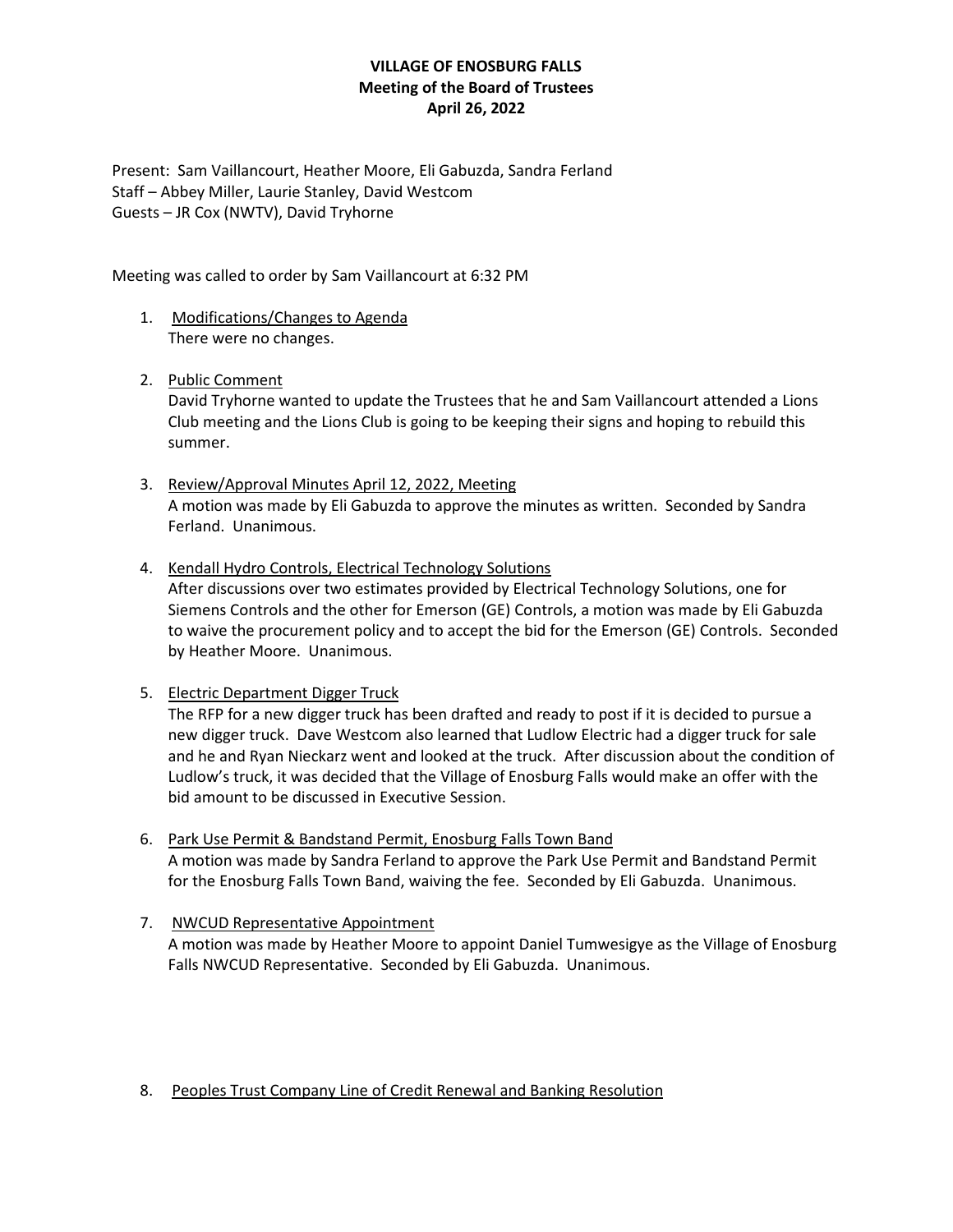## **VILLAGE OF ENOSBURG FALLS Meeting of the Board of Trustees April 26, 2022**

A motion was made by Heather Moore authorizing Trustee Chair Sam Vaillancourt, to sign the Line of Credit Renewal. Seconded by Sandra Ferland. Unanimous. All documents were signed for PTC.

## 9. ARPA Documents and Reporting

Finance Director Abbey Miller advised that all reporting for ARPA funds had been submitted and the Standard Allowance was taken. There are 2 forms that need to be signed off on. A motion was made by Sandra Ferland authorizing Sam Vaillancourt to sign both documents to be submitted. Seconded by Eli Gabuzda. Unanimous.

### 10. Staff Report

- Flashing Crosswalk Beacon The intent is to order the Beacons in the next couple of weeks, the prices have gone up over the initial estimate by \$1,231.47.
- Main Street Pavement Repair The paving has been completed repairing the area torn up on Main Street by Pearl Street from the February water leak. Crews were able to open the roadway back up by 12:30pm.
- AMI Funding The VT Senate approved an \$8 billion budget which includes significant funding for the AMI project. This now goes to a conference committee and then to Governor Phil Scott later this spring.
- June Dairy Day Parade Float The Village has been asked if they would have any interest in putting a float in this year's parade, the Trustees discussed the idea of putting in a vehicle if staff was available.
- Joint Meeting with Select Board Topics There was discussion finalizing what would be sent to the Select Board for agenda topics at the joint meeting Monday May  $2^{nd}$ .

## 11. Other Business

There was no other business discussed.

## 12. Executive Session: For the Purpose of Discussing Personnel

Sandra Ferland made a motion to enter Executive Session for the purpose of discussing a Personnel Item. Seconded by Eli Gabuzda. Unanimous. The Board entered Executive Session at 7:12pm.

Eli Gabuzda made a motion to re-enter the Board's Regular Meeting. Seconded by Sandra Ferland. The Board re-entered their Regular Meeting at 8:26pm.

As a result of Executive Session, a motion was made by Heather Moore to make a job offer for the Village Manager position. Seconded by Eli Gabuzda. Unanimous.

13. Adjourn

There being no other business to come before the Board at this time, Eli Gabuzda made a motion to adjourn. Seconded by Heather Moore. The meeting adjourned at 8:27pm.